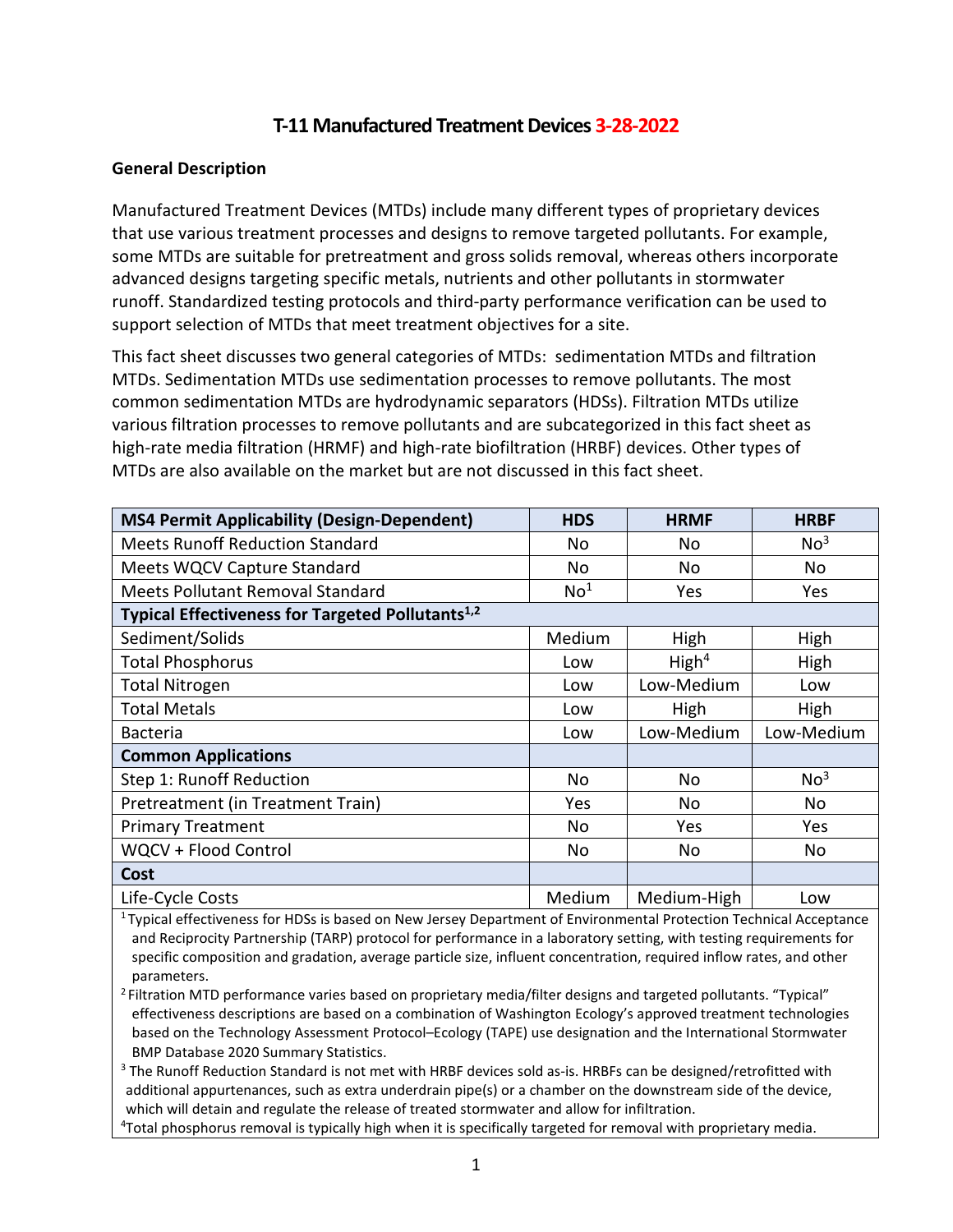### **Sedimentation MTD Description**

Sedimentation MTDs include hydrodynamic separators (HDSs) and other MTDs utilizing sedimentation processes. These devices typically use gravity and/or centripetal force coupled with strategically placed components to separate, settle, trap, and retain coarse particulates. The primary target pollutant of sedimentation MTDs is suspended sediment.<sup>[1](#page-1-0)</sup> Some systems target sediment exclusively, while others also provide trash and debris removal and/or oil and grease separation. Collected pollutants are typically directed to and stored in a collection chamber within the device, and treated stormwater is discharged back into the storm drain system.

Most sedimentation MTDs are constructed as concrete vaults with maintenance access. Concrete vaults typically use swirl concentration, a series of baffles or weir plates, or a combination of these sediment removal methods. Sedimentation MTDs are manufactured from various materials, such as corrugated metal pipe (CMP) and polyvinyl chloride (PVC) pipe, but precast concrete is

### **Sedimentation MTD Terminology**

There are several commonly used terms that are used to define how a sedimentation MTD functions, such as swirl concentration, cyclonic separation, vortex separation, and screening. These terms are synonymous, each referencing the process of using centripetal force and/or gravity, coupled with a target velocity, to provide the required centripetal force and hydraulic residence time to remove sediment from stormwater. This process has become most widely referred to as hydrodynamic separation, and the MTDs that perform this process are called HDSs.

Some sedimentation MTDs incorporate additional storage to increase residence time and promote gravitational settling in a quiescent environment. However, to meaningfully increase residence time, significant additional storage is usually needed, increasing costs, which is a reason that flow-through HDSs are the most common types of sedimentation MTDs.

most common and generally more durable. These materials serve as housing for the internal components of the MTD. The inner components and their configurations differ among products and manufacturers.

HDSs are the most commonly installed sedimentation MTD in the Front Range of Colorado. Unlike SCMs that detain and release, filter, or infiltrate the WQCV (with some capable of providing full-spectrum detention), HDSs treat stormwater over a short residence time, typically providing a lower level of treatment than storage, filtration, or infiltration-based SCMs.

As stand-alone practices, sedimentation MTDs do not meet the Runoff Reduction, WQCV, or Pollutant Removal Standards<sup>[2](#page-1-1)</sup> in Colorado MS4 Permits. Therefore, these MTDs are most appropriate for a stormwater treatment train system as a pretreatment component. For example, many HDSs can remove coarse particulates and buoyant materials like trash and debris; therefore, they can play an important role in providing pretreatment to reduce maintenance requirements and costs for downgradient SCMs in a treatment train.

<span id="page-1-0"></span><sup>&</sup>lt;sup>1</sup> Suspended solids are often measured as suspended sediment concentration (SSC), which is similar to total suspended solids (TSS), but typically is a slightly higher concentration due to the inclusion of larger particles as a result of the SSC sampling method. See Gray (2000) for additional information.

<span id="page-1-1"></span><sup>&</sup>lt;sup>2</sup> As of 2022, HDSs have not met the 30 mg/L effluent Pollutant Reduction Standard when following standard TAPE or TARP laboratory testing protocols.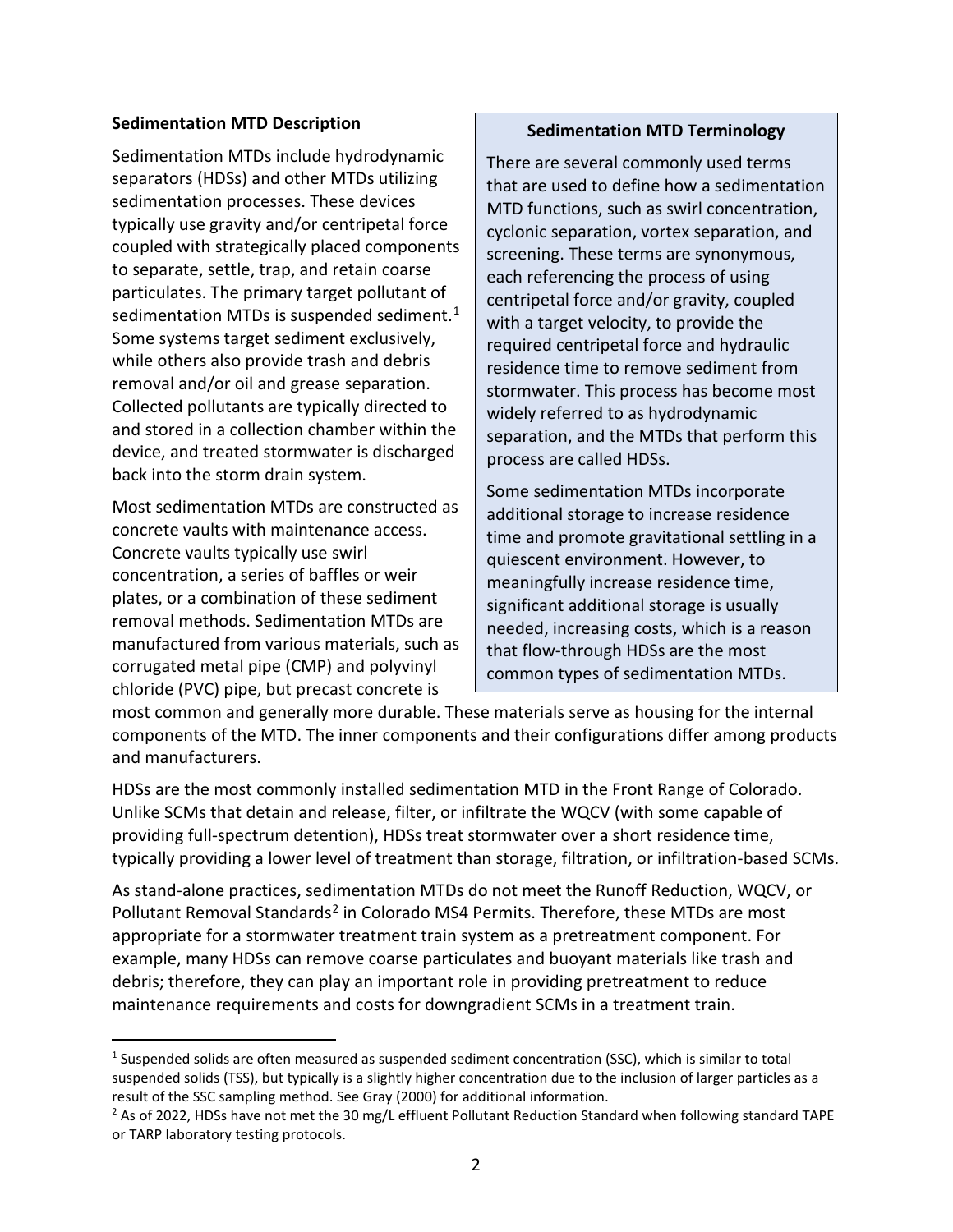When evaluating sedimentation MTDs, it is important to identify the pollutants targeted for treatment and the MTD's treatment efficiency for those pollutants, along with the maintenance frequency needed to maintain performance. The volume of collected pollutants serves as a primary indicator for the maintenance of most MTDs. Frequency of maintenance is ultimately a function of available storage capacity and pollutant loading rates characteristic of the tributary basin. Lack of storage capacity can measurably reduce treatment efficiency. Since storage capacities vary widely among the many available sedimentation MTDs on the market today, available storage is an important component to consider when specifying MTDs.

### **Sedimentation MTD Components**

Sedimentation MTDs include a variety of designs to promote sedimentation. For HDSs, the primary components typically include: 1) an inflow pipe that conveys runoff into the device, 2) a

"swirl" and/or treatment chamber that removes pollutants, 3) a storage chamber for removed pollutants, 4) various internal plates and/or weirs that promote sedimentation, 5) an outlet pipe that conveys treated runoff to the downstream storm drain system, and 6) a maintenance hole that provides access to the chambers. These components often are housed in a precast concrete vault or maintenance hole. The internal components of the MTD create unique hydraulics that remove and retain sediment and other pollutants while allowing runoff that is treated to pass quickly through the MTD.



Figure 1. Typical components of HDSs. Note: this placeholder figure will be replaced with a new figure consistent with other fact sheets.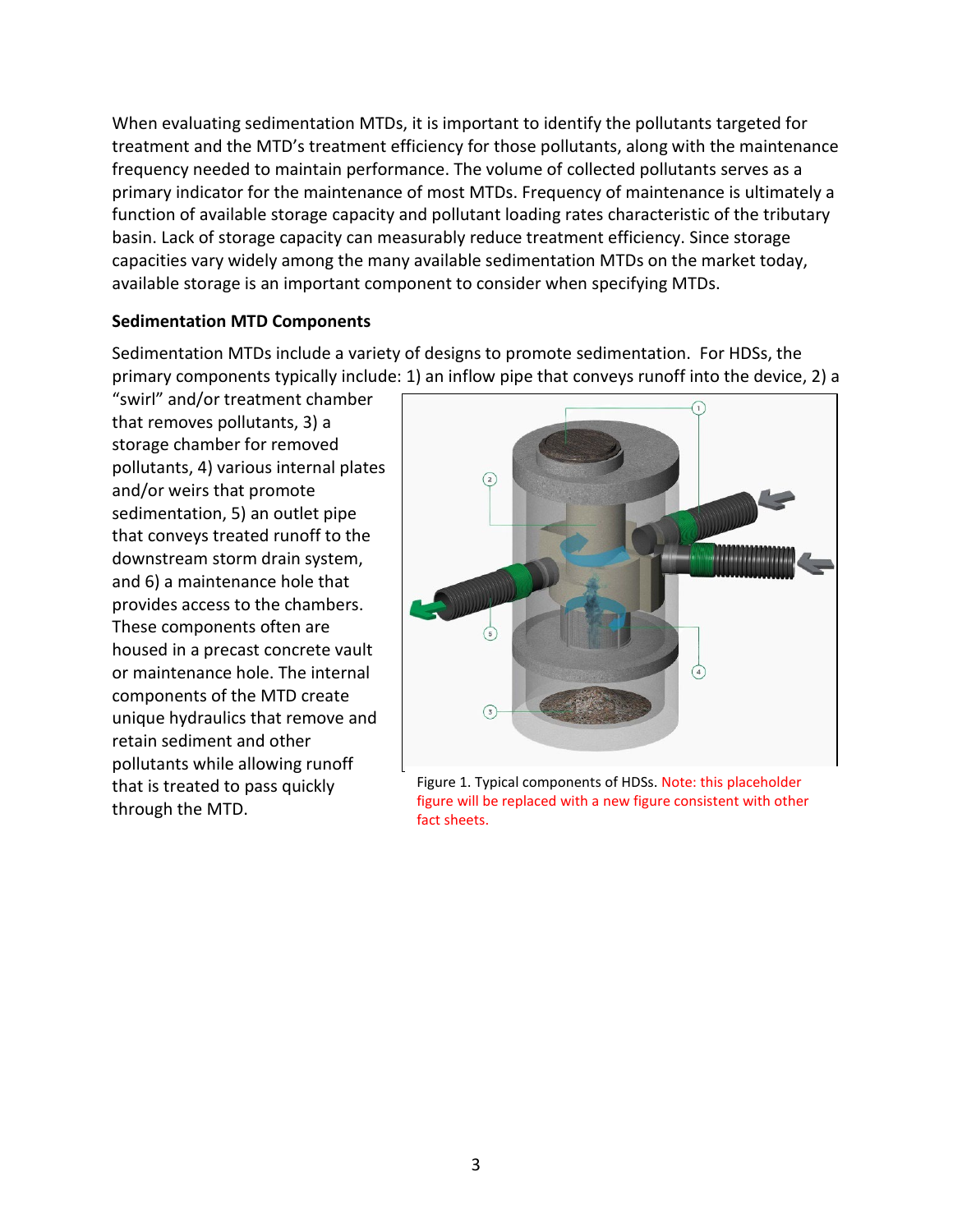| <b>HDS Component</b>        | Intent                                                                                                                                                                                                                                                                                                          |
|-----------------------------|-----------------------------------------------------------------------------------------------------------------------------------------------------------------------------------------------------------------------------------------------------------------------------------------------------------------|
| Inlet Pipe(s)               | Convey runoff into the MTD.                                                                                                                                                                                                                                                                                     |
| Internal Flow<br>Components | Create hydraulic conditions to remove sediment, trash, debris, and<br>other pollutants (components vary by device).                                                                                                                                                                                             |
| <b>Treatment Chamber</b>    | Provides an environment where hydrodynamic separation and/or<br>gravitational settling occurs. The treatment chamber often has a<br>cylindrical shape to create a vortex as runoff flows through the device.<br>Sediment is removed by gravitational settling, centripetal forces,<br>and/or screens and weirs. |
| Storage Chamber             | Stores pollutants removed from the treatment chamber.                                                                                                                                                                                                                                                           |
| <b>Internal Bypass</b>      | Provides integrated internal bypass mechanism to convey flows that<br>exceed the peak design flow of the system.                                                                                                                                                                                                |
| <b>Outlet Pipe</b>          | Conveys runoff from the BMP into the storm drain.                                                                                                                                                                                                                                                               |
| <b>Access Chambers</b>      | Allow access for inspection and maintenance of chambers via a<br>maintenance hole or access hatch at grade.                                                                                                                                                                                                     |

#### **Filtration MTD Description**

Filtration MTDs, including high-rate media filters (HRMFs) and high-rate biofilters (HRBFs), treat stormwater by filtering it through engineered media at high velocities. As a result, HRMFs and HRBFs require a smaller footprint than traditional bioretention and sand filter SCMs to treat a given runoff volume.

HRMFs use one or more media types to remove pollutants from stormwater. Commonly used materials include sand, peat, crushed rock, volcanic rock, granular activated carbon, compost, minerals, granular organic materials, and fabrics. Containment of the filter media, the configuration of internal parts, and the hydraulics of HRMFs are proprietary and differ among HRMFs.



Figure 2. HRBF components. Note: this placeholder figure will be replaced with a new figure consistent with other fact sheets.

HRBFs treat stormwater with bioengineered media that support vegetation. Physical, biological, and

chemical processes occur between the media and the vegetation of an HRBF. Treatment processes include filtration, transpiration, evaporation, settling, biological uptake, microbiological uptake, and pollutant transformation.

Both HRMFs and HRBFs are well suited to provide permanent treatment in densely developed urban settings, new developments with limited available space, urban retrofits, and large-scale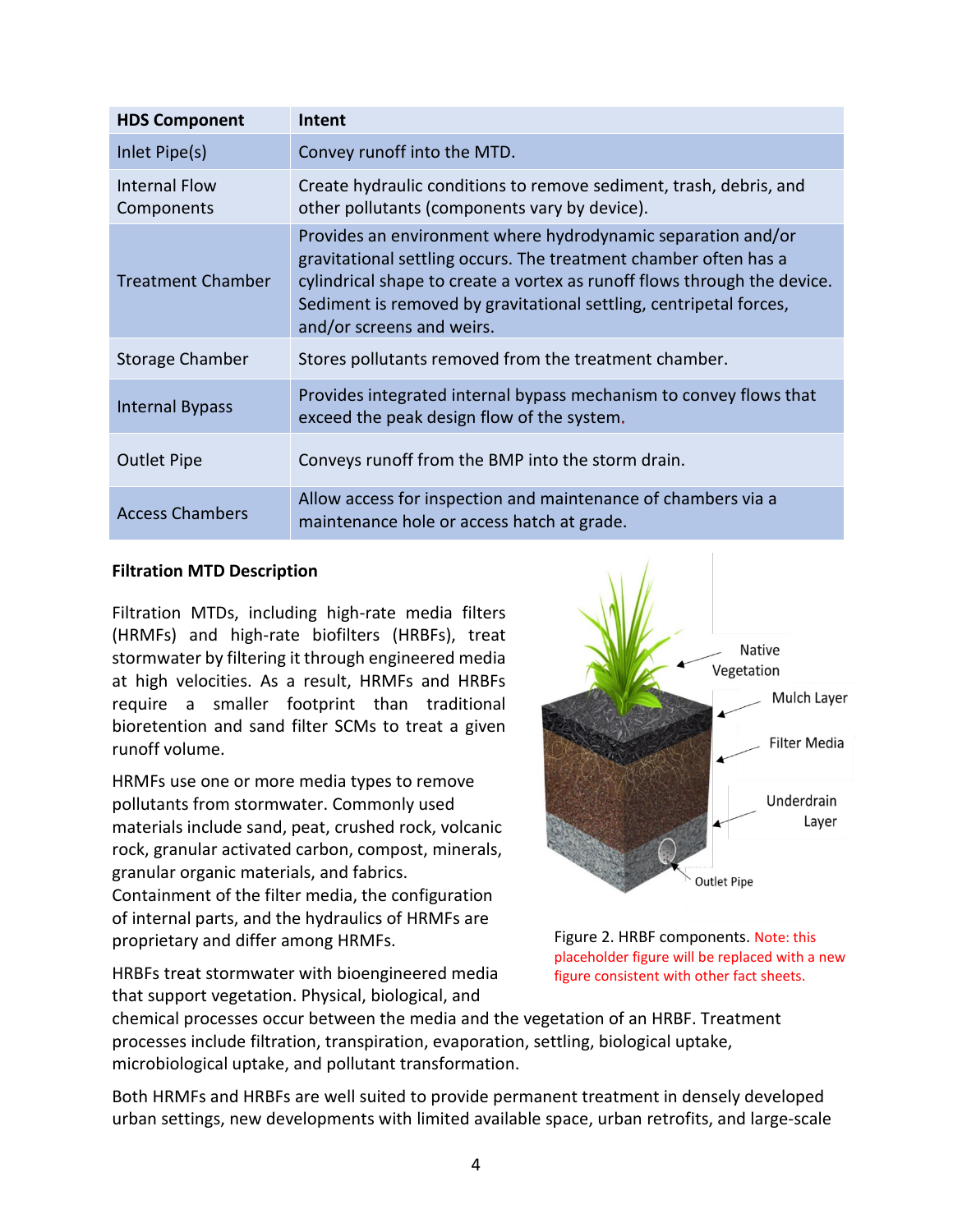projects where traditional bioretention is cost-prohibitive due to the surface area required to meet large-volume treatment goals.

# **Filtration MTD Components**

The primary components of HRMFs and HRBFs include: 1) an inflow pipe that conveys runoff into the MTD, 2) a chamber that contains the various layers of biological filter media (HRBF) or non-biological filter media (HRMF) to remove pollutants, 3) one or more storage chambers for removed pollutants (HRMFs only), 4) an outlet pipe to convey treated runoff to the downstream storm system or other outfalls, and 5) maintenance access points to the filter media and storage chambers. For HRBFs, the filter media layers include shredded hardwood mulch as the top layer, a proprietary biological media mixture, and a granular, well-draining, compactible rock subbase layer to support the overlying media and facilitate drainage to the outlet pipe.

| <b>HRMF and HRBF</b><br><b>Components</b>         |                               | Intent                                                                                                                                                                                                                                                                             |  |  |
|---------------------------------------------------|-------------------------------|------------------------------------------------------------------------------------------------------------------------------------------------------------------------------------------------------------------------------------------------------------------------------------|--|--|
| <b>Inlet Pipe</b>                                 |                               | Conveys stormwater into the MTD.                                                                                                                                                                                                                                                   |  |  |
| <b>Housing Chamber</b>                            |                               | Houses internal components in concrete vaults,<br>maintenance holes, steel containers, plastic containers, or<br>steel mesh baskets.                                                                                                                                               |  |  |
| <b>Filter Media for HRMFs</b>                     |                               | Removes targeted pollutants via filtration through<br>proprietary media and a specific type of filtration process.<br>Media filter and hydraulic configurations vary<br>substantially among devices (e.g., cartridges or other filter<br>units, upflow or downflow).               |  |  |
| Biological<br>Filter<br>Media for<br><b>HRBFs</b> | Shredded<br>Hardwood<br>Mulch | Removes coarse particulates and other buoyant materials<br>from runoff, helps media retain water for later vegetative<br>use, provides pretreatment for other filter media layers.                                                                                                 |  |  |
|                                                   | Bio-<br>filtration<br>Media   | Filters and treats stormwater through physical, biological,<br>and chemical processes and biological interaction with<br>vegetation. Decomposes organics, reduces heavy metals<br>through adsorption and removes fine particulates and<br>hydrocarbons. Enables biological growth. |  |  |
|                                                   | Granular<br>Rock<br>Subbase   | Provides subsurface structural support for components<br>and drainage to the outlet pipe.                                                                                                                                                                                          |  |  |
| <b>Pollutant Storage</b><br>Chamber(s) (HRMFs)    |                               | Provides internal storage for collected pollutants.                                                                                                                                                                                                                                |  |  |
| <b>Outlet Pipe</b>                                |                               | Conveys stormwater out of the filtration MTD.                                                                                                                                                                                                                                      |  |  |
| <b>Maintenance Access</b>                         |                               | Provides access to pollutant storage chambers and media<br>chambers to facilitate inspection and maintenance<br>activities. Enables repairs and part replacements (e.g.,<br>replace filter cartridges, wash filters).                                                              |  |  |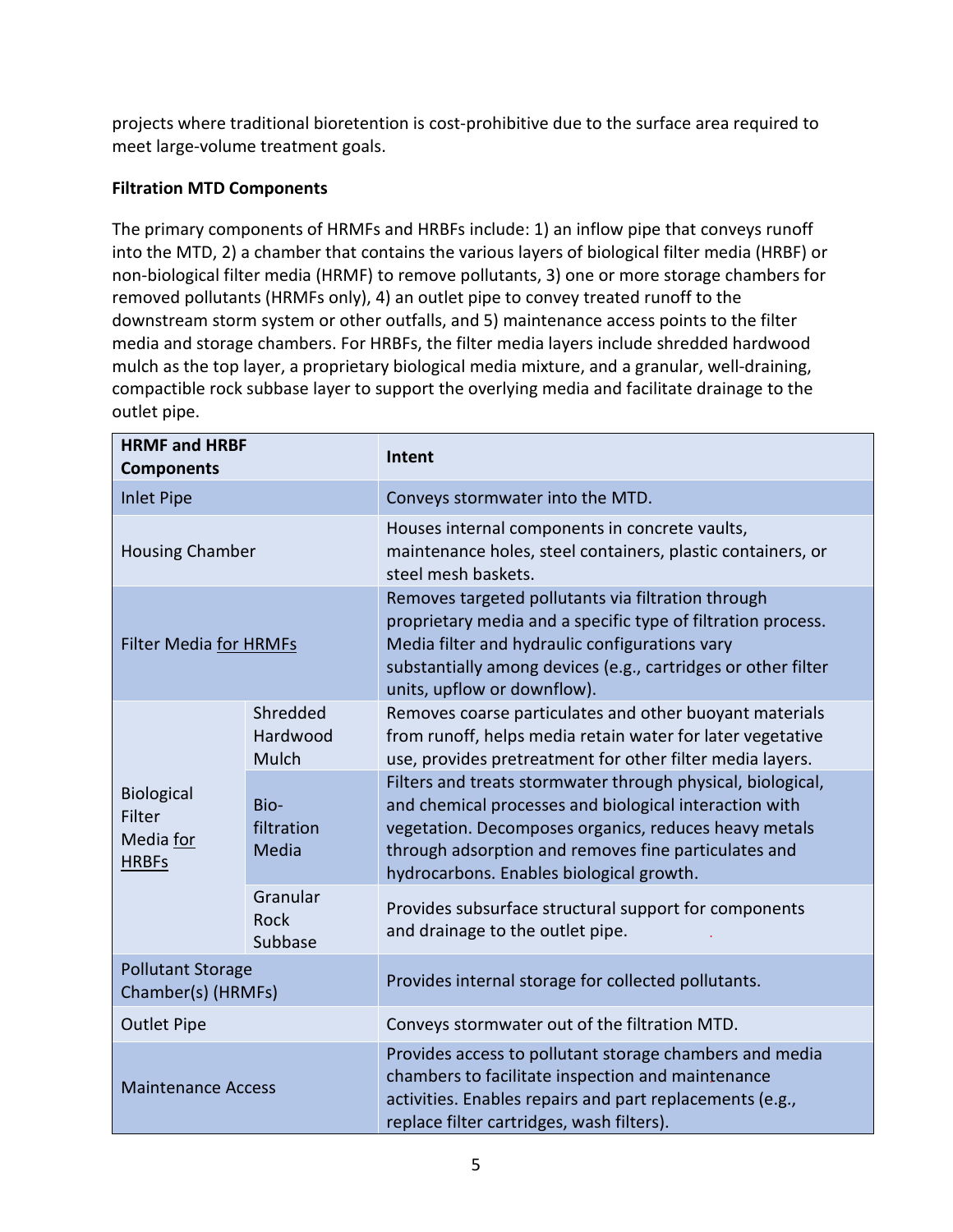HRMFs and HRBFs are considered "high-rate" when stormwater can infiltrate through the media at a faster rate than the infiltration rate of typical saturated Type A and B soils. Some products have been third-party verified as having infiltration rates up to 175 inches per hour while also meeting target treatment performance standards (Washington Ecology 2020). Although HRBFs do not meet the Runoff Reduction Permit Standard, they can be configured as a treatment train with a pipe or downstream storage chamber that enables infiltration of treated stormwater.

| <b>Typical Benefits and Limitations of Selected MTD Types</b>                                                                                               |            |                 |                 |  |  |  |  |
|-------------------------------------------------------------------------------------------------------------------------------------------------------------|------------|-----------------|-----------------|--|--|--|--|
| <b>Characteristic</b>                                                                                                                                       | <b>HDS</b> | <b>HRMF</b>     | <b>HRBF</b>     |  |  |  |  |
| Removes trash, debris, and other buoyant materials and<br>stores material below ground (out of sight).                                                      | <b>Yes</b> | Yes             | N <sub>0</sub>  |  |  |  |  |
| Depending on the product, it may include processes to<br>remove oil and grease.                                                                             | <b>Yes</b> | Yes             | <b>Yes</b>      |  |  |  |  |
| Effective pretreatment for primary treatment SCMs and<br>detention facilities.                                                                              | <b>Yes</b> | No <sup>1</sup> | No <sup>1</sup> |  |  |  |  |
| Effective treatment at high surface loading rates with a<br>small footprint. Suitable for constrained sites in highly<br>urbanized areas (space-efficient). | <b>Yes</b> | Yes             | Yes             |  |  |  |  |
| Delivered as one package for assembly and/or<br>installation.                                                                                               | Yes        | Yes             | Yes             |  |  |  |  |
| Provides vegetated features in urban areas.                                                                                                                 | <b>No</b>  | <b>No</b>       | Yes             |  |  |  |  |
| Allows other uses of surface area due to underground<br>installations and/or small surface footprint.                                                       | <b>Yes</b> | <b>Yes</b>      | Yes             |  |  |  |  |
| Meets one or more MS4 Permit design standards.<br>(Effective for stand-alone treatment of stormwater.)                                                      | <b>No</b>  | Yes             | Yes             |  |  |  |  |
| Depending on the product and its media design, it may<br>remove fine particles, targeted metals, or phosphorus.                                             | No         | Yes             | Yes             |  |  |  |  |
| Potential for resuspension of captured pollutants.                                                                                                          | <b>Yes</b> | N <sub>o</sub>  | N <sub>o</sub>  |  |  |  |  |
| Maintenance needs are visible at surface.                                                                                                                   | No.        | No              | <b>Yes</b>      |  |  |  |  |

1 Considered primary treatment SCMs.

### **Site Considerations for MTDs**

MTDs are most applicable in highly developed, space-limited urban areas because they require a nominal area of land at grade. Underground MTDs generally are located beneath parking lots, sidewalks, and low-traffic streets. HRBFs are often situated along sidewalks and curbs.

Consider the following factors when determining if an MTD is suitable for a site:

• **Tributary Area:** As the first step in MTD selection and sizing, characterize the tributary drainage area of the site, land use and imperviousness, pollutant types and sources, and soil erosion characteristics. Use this information to evaluate whether various MTDs can effectively control pollutants at the site. For example, a sedimentation MTD is unlikely to provide meaningful treatment for areas where targeted pollutants are fine sediment, nutrients, or dissolved pollutants. Conversely, if a site has coarse sediment, trash, and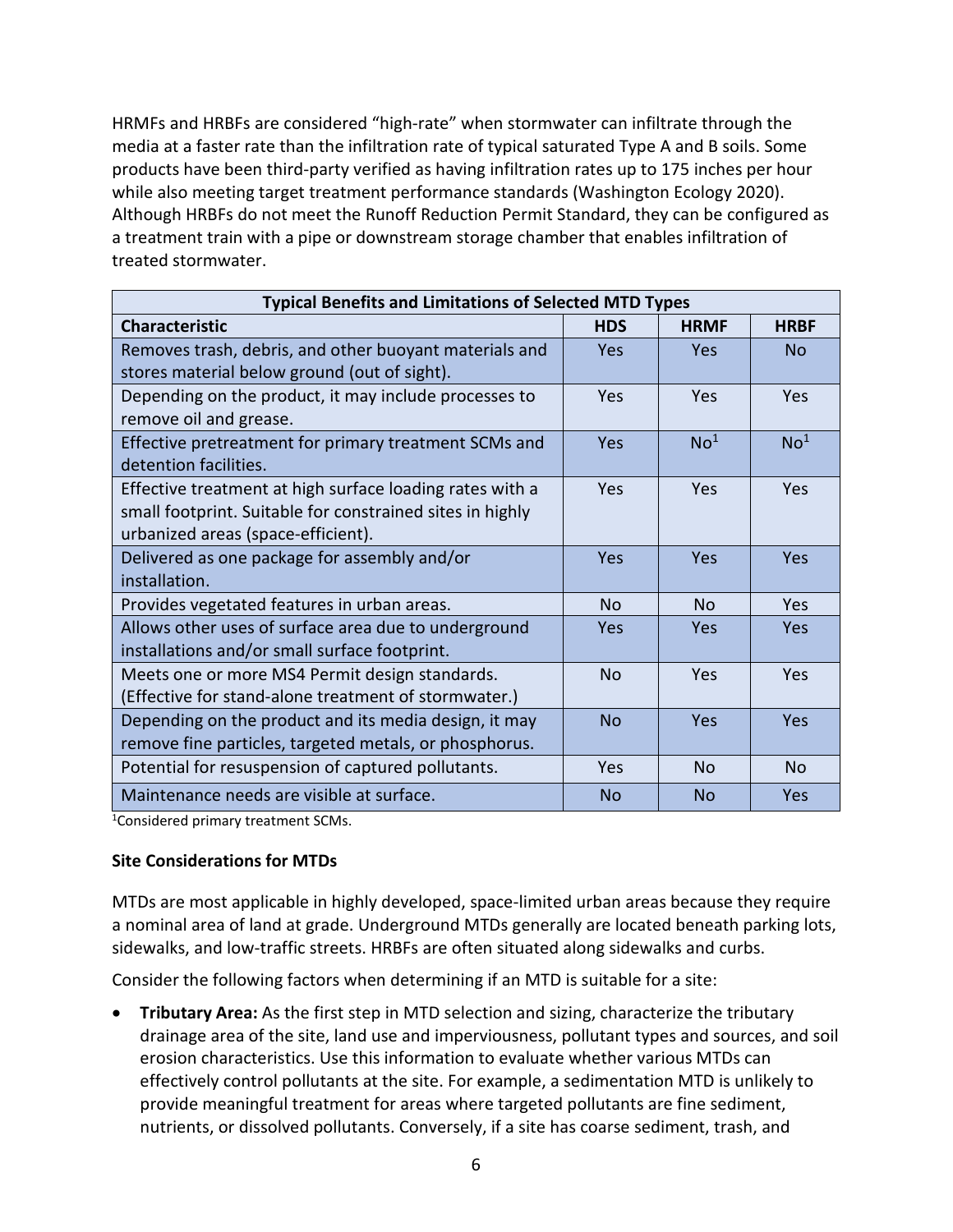debris, an appropriately sized and maintained sedimentation MTD can serve as an effective pretreatment practice.

- **Third-Party Verification for Treatment Objectives:** Review information provided in thirdparty verification programs to verify whether performance expectations for the MTD meet the treatment needs at the site and/or MS4 permit design standards. For example, treatment objectives could include pretreatment for a stormwater facility, treatment for targeted pollutants, or specific pollutant removal objectives in critical areas. Treatment capabilities among MTDs vary; therefore, review of third-party performance verification is an essential step in MTD selection.
- **Geotechnical Considerations:** Consult with a geotechnical engineer to determine if soils on a site will provide the necessary bearing capacity for the MTD without settlement over time and to identify any soil preparation or backfill requirements needed for a stable foundation and appropriate backfill around the device. If soils are contaminated and the MTD does not require imported fill to be used as backfill, consider specifying a soil-tight MTD.
- **High Water Table:** Avoid use of underground MTDs in areas with a shallow water table due to issues with the exfiltration of stormwater to groundwater or infiltration of groundwater into the device. Surface-based MTDs are more appropriate in areas with high water tables because they require less depth to install than underground MTDs. MTDs should also be used with caution in areas with contaminated soils. Additional waterproofing may be necessary to prevent the exfiltration of stormwater from the MTD into the contaminated soils or infiltration of contaminated water into the MTD system. In some cases, high groundwater is not anticipated or evaluated during design and prior to construction. In such cases, waterproofing methods similar to those used for sanitary maintenance access holes are recommended. Buoyancy must always be evaluated. Anchoring systems are often required to resist buoyant forces acting on the MTD.
- **Location and Access:** Evaluate land uses that will occur above the MTD to ensure clear and unobstructed access for routine and emergency inspection and maintenance activities. Areas directly above the MTD should be clear of structures, vehicles, and other items that could obstruct access or visual inspection at any time. When feasible, avoid locating maintenance access holes or vaults beneath traffic lanes, so traffic control is not required for routine maintenance activities. When possible, provide signage related to the facility to ensure others do not block maintenance access or use the location as a staging area (for materials or snow storage). Additionally, if the device is located under a street or parking lot, the MTD will need to be rated for traffic loads.
- **Parking Structures and Other Structures Built Above MTDs:** Avoid installing MTDs beneath parking structures or other types of buildings. In cases where no alternatives are feasible, local governments should consider additional requirements to ensure adequate maintenance access and operation throughout the MTD's life cycle. Coordination with geotechnical and structural engineers is required to ensure that the device will not interfere with the building foundation, structural support, dewatering systems, or other utility lines. MTDs installed beneath parking garages or other structures must be accessible at all times (e.g., access maintenance holes cannot be located beneath parking spots, frequent access routes, or storage areas). Parking garages often limit height clearances and do not provide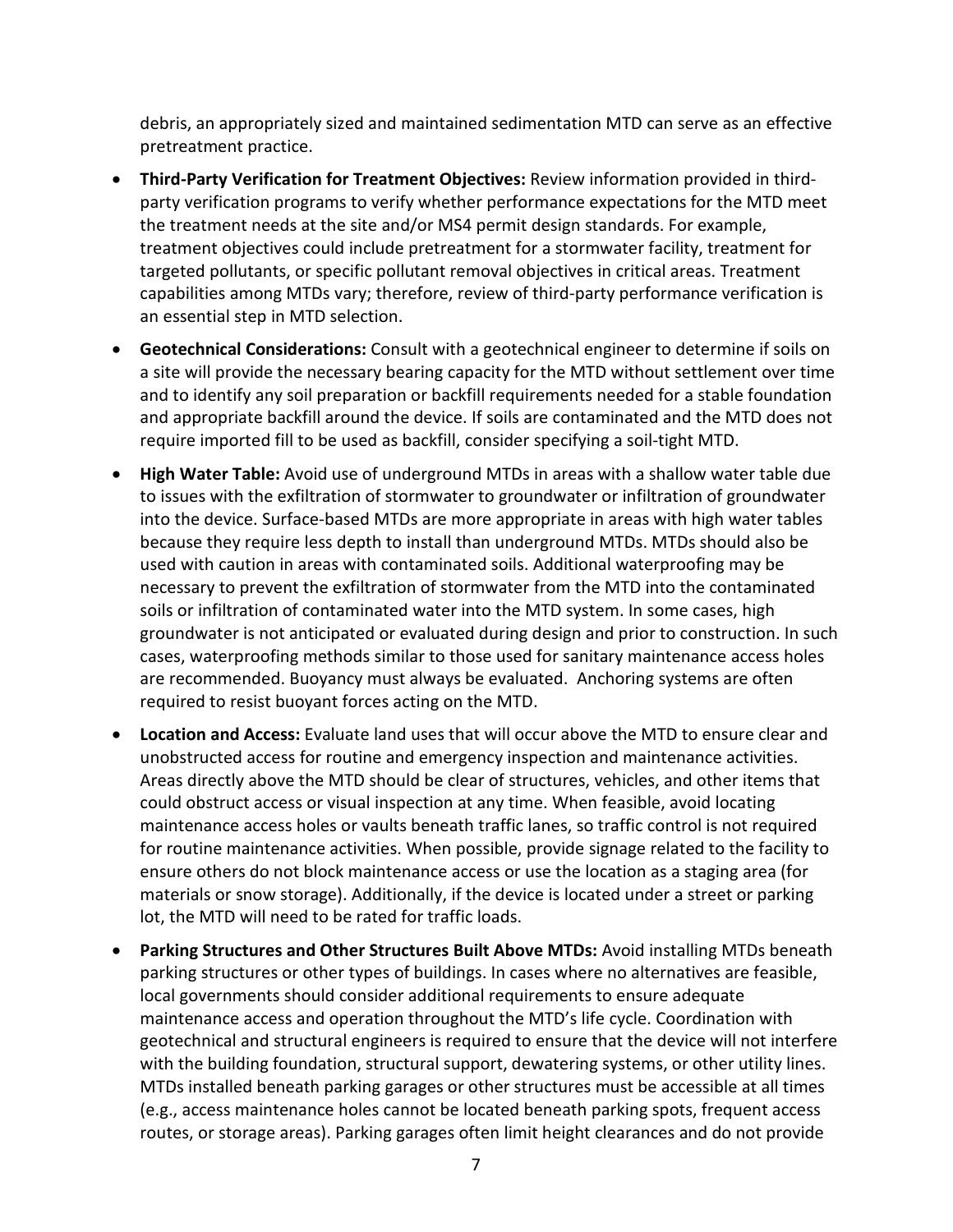enough vertical clearance for maintenance vehicles to enter and access subsurface MTDs during maintenance operations.

- **Elevation Constraints:** Evaluate elevation constraints. The depth of the MTD and the invert elevations of the inlet and outlet pipes are often dependent on the elevation of the local storm drain outfall when a site discharges treated stormwater into a public storm drain system. When discharging to a stream or river, consider the normal high water elevation. Verify that the MTD will work with pipes installed at elevations that give enough fall to the public storm drain system or receiving water and that the depth of the device is adequate to provide the necessary treatment and storage volumes. Assess the potential effects of tailwater from the downstream conveyance system. Tailwater effects can impede MTD performance by affecting the hydraulics of the device.
- **Existing Underground Utilities**: For retrofits or projects proposed in developed areas, identify existing underground utilities that may constrain the footprint and depth at which the MTD can be placed.

# **Organizations with Testing Protocols for MTDs**

**TAPE** – Technology Assessment Protocol–Ecology is the stormwater quality treatment certification program implemented by the Washington State Department of Ecology for evaluating the performance of emerging technologies to treat polluted stormwater.

**TARP** – Technology Acceptance Reciprocity Partnership is the stormwater treatment certification protocol required by New Jersey Department of Environmental Protection (NJDEP) to certify the level of treatment performance of manufactured stormwater treatment products.

**NJCAT** – New Jersey Corporation for Advanced Technology has a Technology Verification Program that specifically encourages collaboration between vendors and users of technology. This program evaluates vendor-specific performance claims.

**STEPP** –The National Municipal Stormwater Alliance (NMSA) established the National Center for Stormwater Testing and Evaluation for Products and Practices (STEPP) to promote development of a national testing and verification program for manufactured products as well as public domain practices in the stormwater sector. STEPP will provide a program for third-party testing and verification of pretreatment MTDs, primary treatment MTDs, and traditional surface-based SCMs that will be a useful reference for designers and reviewers once the program is launched.

**ASTM** – American Society for Testing and Materials is currently developing a national standard for the performance of MTDs. The standard is consistent with the NJDEP TARP protocol and, once published, can be used to evaluate the performance of MTDs.

### **Community Values**

The primary benefit of underground MTDs to the surrounding community is maximizing the amount of surface space dedicated to other uses that may be needed in dense urban environments, including plazas, parking areas, and other services that benefit the community.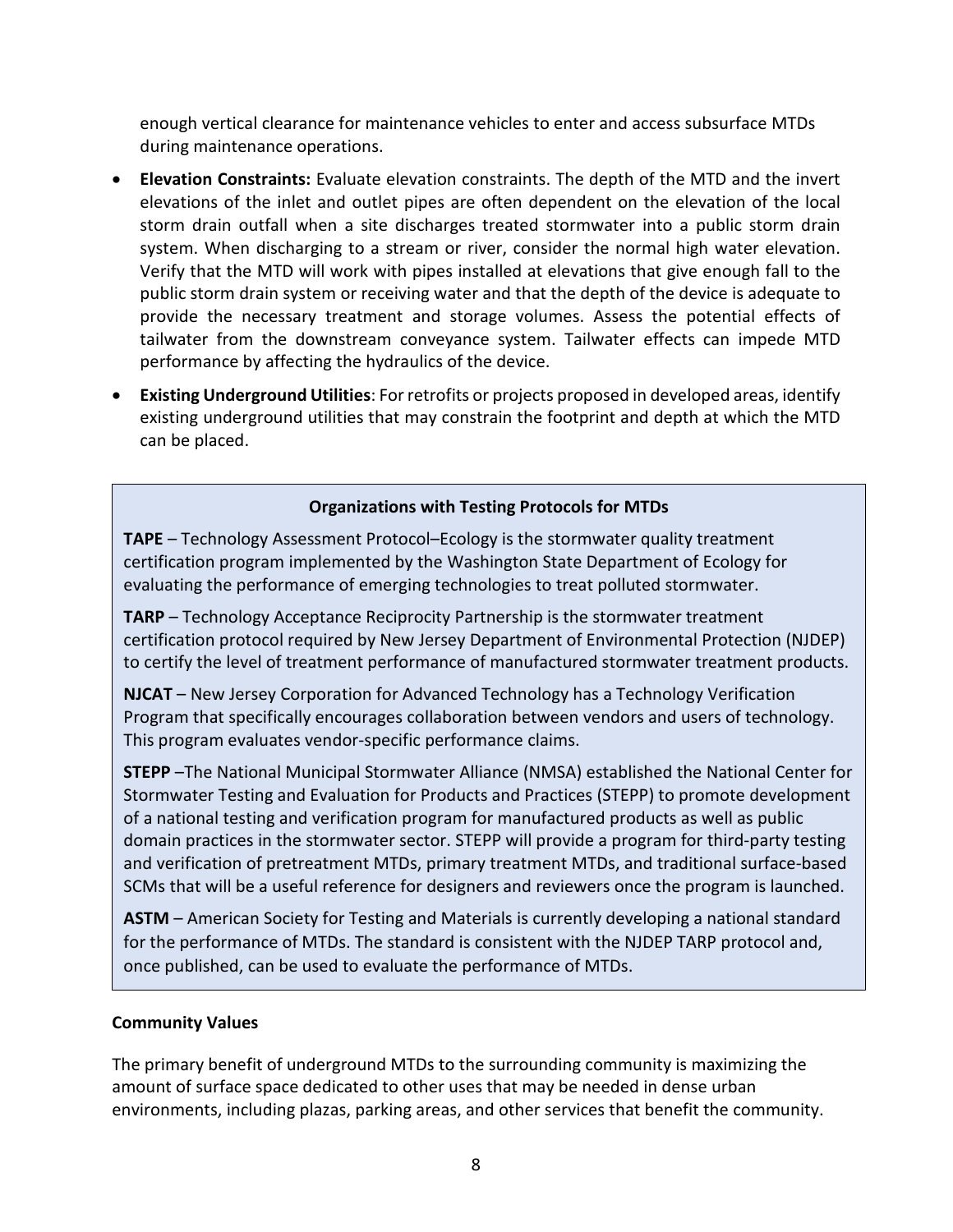To avoid creating a nuisance from mosquitos or odors, perform regular maintenance and treat standing water in sedimentation MTDs using larvicides to control mosquitos in the summer months.

In the case of HRBFs, which include a limited vegetated surface area, native plants and/or trees are a component of many HRBFs, which can serve as an aesthetic amenity in urban areas, while still having a relatively small surface footprint.

### **Maintenance**

Maintenance requirements are a fundamental consideration when specifying an MTD. Proper routine maintenance is critical for the adequate function of the MTD. Before MTD selection, obtain and review manufacturer's maintenance guidance, including inspection methods, maintenance frequency, equipment, maintenance methods, and cost. Also, consider confined space entry requirements, availability of maintenance contractors, materials replacement cost/frequency, and sediment disposal requirements. Maintenance requirements can vary significantly depending on the specific MTD. Additionally, actual maintenance frequencies may be more (or less) frequent, depending on site conditions. Therefore, an operations and maintenance plan is needed for each installation. As part of the MTD selection process, request estimates of life-cycle costs from the manufacturer for MTDs under consideration.

Most sedimentation MTDs require a vacuum truck with a hose that will extend to the storage chamber. This can be used to remove most trash and debrisin addition to sediment. In some MTDs, trash, litter and debris are stored in a separate compartment from accumulated sediment, and access may be through a different maintenance hole or hatch. Confined space entry access may be necessary.

For sedimentation MTDs that act as traps for trash, debris, and sediment, the need for maintenance is indicated by sediment accumulation, with triggers for maintenance typically specified by the manufacturer. Frequency of maintenance is ultimately a function of available storage capacity, pollutant loading rates for the tributary watershed, and the removal efficiency of the treatment devices.

HRMF maintenance focuses on its filter media and filter configuration; therefore, each HRMF has a unique set of maintenance requirements based on media type and the unit's hydraulics. Typical maintenance involves either cleaning the filter media or replacing it with new media. The former usually involves thoroughly rinsing the filter media with clean water and removing any collected pollutants. When maintenance requires the replacement of filters or a component of the filter, the manufacturer's instructions should provide clear information on methods, costs, and expected frequencies.

Maintaining HRBFs typically requires routine replacement of the shredded mulch on the top layer of the MTD and removal of trash and debris that has accumulated on top of the mulch or against the inlet trash rack or grate. Over time, sediment will clog the mulch layer and inhibit stormwater from flowing through the underlying media layer as intended. The shredded hardwood mulch specified by the manufacturer should be used exclusively when replacing the mulch layer. The biofilter media below the mulch layer and the plants or trees are typically selfpreserving with a low media replacement frequency (e.g., possibly 10 years). Proper irrigation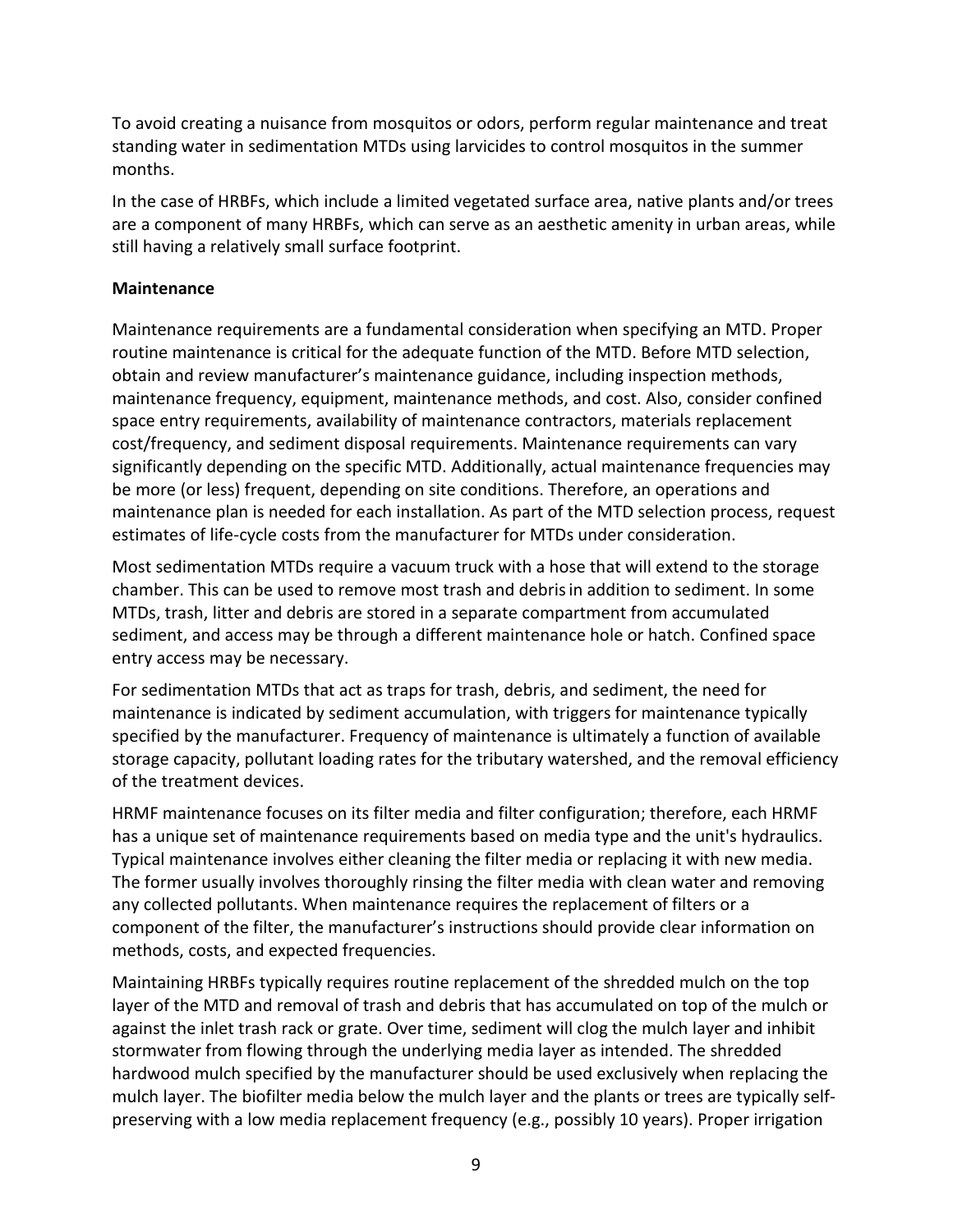of HRBFs is necessary; therefore, water availability for irrigation is an essential consideration for HRBF selection.

### **Maintenance Considerations During MTD Selection**

To avoid selection for MTDs with onerous maintenance requirements, consider the following maintenance practices:

- Review manufacturer's maintenance guide to determine the frequency and types of maintenance activities required. The guidance should clearly describe how to inspect and maintain the device, triggers for maintenance, and methods for measuring accumulated pollutants to determine when maintenance is needed.
- MTD collection chambers must be accessible by maintenance equipment, and unimpeded by internal weirs and baffles. MTDs that allow visual observation of collected pollutants are easier to inspect and maintain than devices that do not provide visual indicators.
- Assess how much time it will take to inspect and maintain the MTD and whether the time requirement is a reasonable expectation for the entity responsible for maintenance.
- Avoid MTDs that require confined space entry for routine maintenance activities. Be aware of confined space entry requirements for clearing out clogged orifices, pipes, and weirs that will likely be required under certain conditions for underground MTDs.
- Identify and review documents, forms, and tools needed for inspection and maintenance. These may include an inspection and maintenance plan, inspection forms, required personal protective equipment, and equipment necessary for maintaining the MTD.
- For HDSs, identify how a vacuum truck will access the different chambers of the MTD and ensure that standard suction hose lengths can reach the bottom of the vault of the maintenance hole. MTD designs should allow easy access with the suction hose to maneuver the vacuum suction hose to extend to the bottom and the full extent of each device's chamber.
- Salts from deicing contribute to the deterioration of concrete and other materials in sedimentation MTDs. Therefore, for installations where deicing activities regularly occur during the winter, plan on a few additional inspection and maintenance visits during winter to rinse accumulated salts out of the device with a hose. Salt may also affect plant growth in HRBFs.

### **Design Procedure and Criteria**

Design procedures and criteria are specific to the type of MTD selected and must follow the manufacturer's design and specification procedure. Most sedimentation- and filtration-MTDs are sized based on flow rate; however, some can be sized based on volume and/or flow rate. The general steps for sizing and specification based on flow rate are described below as general guidance, recognizing that some variation in the procedure may be required for various MTDs.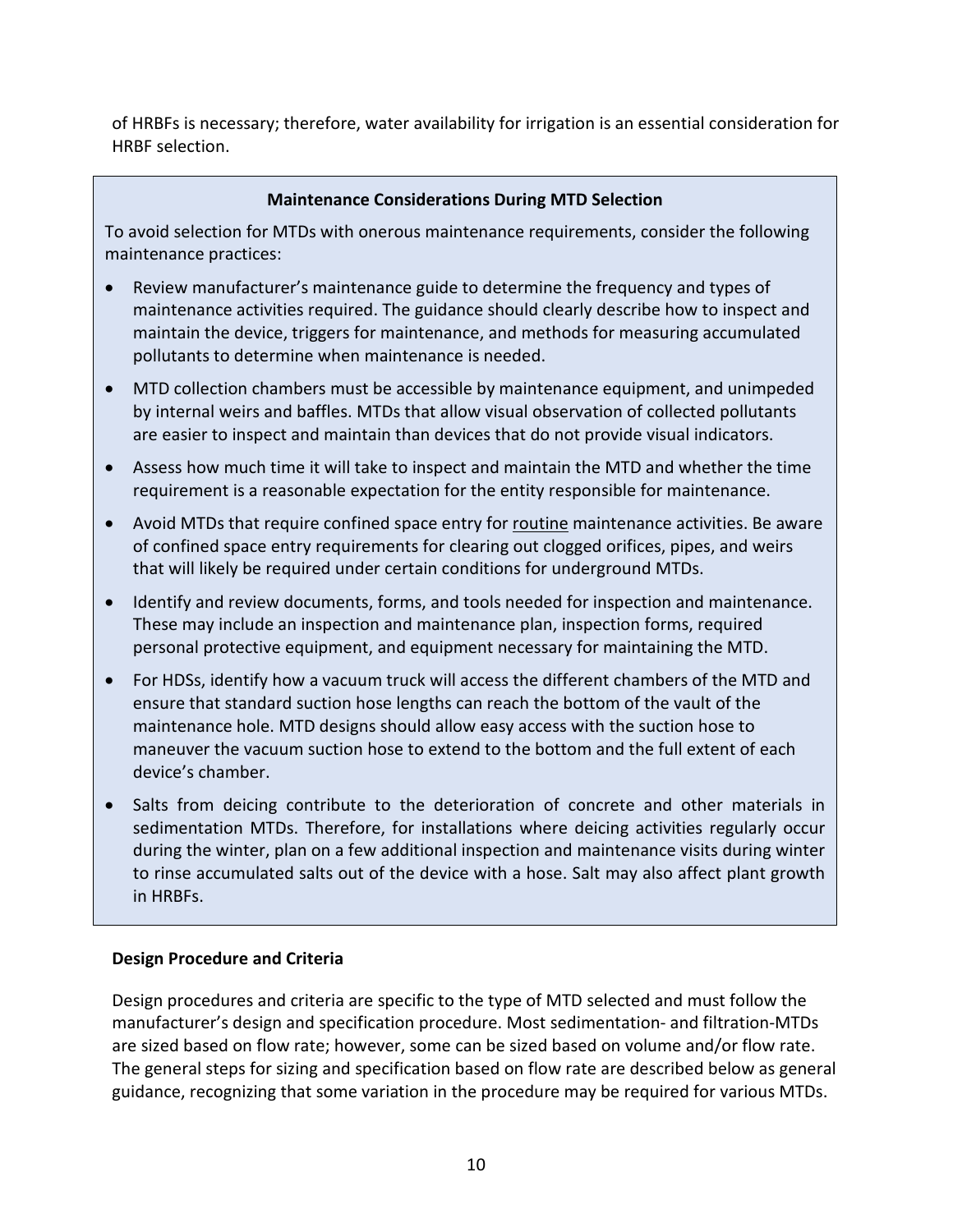1. **Calculate the water quality event peak flow rate, QWQ:** Sedimentation and filtration MTDs are typically sized based on a design peak flow rate. The water quality event peak flow rate  $(Q_{WQ})$  is the peak discharge associated with the 80<sup>th</sup> percentile runoff event, corresponding to a storm depth of 0.6 inches. $3$  Because sedimentation and filtration MTDs typically serve small, highly impervious drainage areas (time of concentration is typically 15 minutes or less), apply the Rational Method to calculate the water quality event peak flow rate:

$$
Q_{WQ}=C\cdot I\cdot A
$$

Where:

 $Q_{WO}$  = water quality event peak flow rate (cubic feet per second [cfs]) *C* = runoff coefficient for tributary drainage area, see Runoff chapter *I* = rainfall intensity for water quality event (inches/hour) *A* = tributary area draining to MTD (acres)

2. **Determine the maximum treatment flow rate, Q<sub>MAX</sub>:** The maximum treatment flow rate is the greatest flow rate than can be discharged through an MTD while still achieving specific treatment efficiency goals such as percent TSS removal and/or maximum effluent concentrations of TSS. Third-party verification of maximum treatment flow rates is important to ensure that the MTD does not surcharge or experience excessive scouring of accumulated sediment at the maximum treatment flow rate.

For HDSs, the manufacturer specifies the maximum treatment flow rate for a given HDS type and size. To ensure that the selected HDS provides adequate performance at the maximum treatment flow rate, verify that that the HDS is included on the "Laboratory Verified and NJDEP Certified" list.<sup>[4](#page-10-1)</sup>

3. **Identify potentially appropriate MTDs:** To select an appropriately sized MTD, compare the calculated water quality event peak flow  $(Q_{WQ})$  with the maximum treatment flow rate  $(Q_{MAX})$ . The MTD is acceptable for further consideration if  $Q_{MAX}$  is greater than or equal to QWQ.

Because various MTDs will meet the water quality event peak flow rate requirements for a given site, the designer should then consider which devices are best suited to site characteristics, the pollutants targeted at the site, and the ability to meet MS4 permit design standards. Ideally, performance claims should be verified through established testing protocols, including established third-party verification programs (see text box).

<span id="page-10-0"></span><sup>&</sup>lt;sup>3</sup> See the Runoff chapter in Volume 1 for guidance on calculating the discharge associated with the water quality event.

<span id="page-10-1"></span><sup>4</sup> The NJCAT performance standard for TSS removal efficiency is 50% for a particle size distribution with a d50 of 75 microns based on a weighted, cumulative average of the percent of pollutants removed at flow rates through the device at 25%, 50%, 75%, 100% and 125% of a device's QMAX (NJCAT 2013).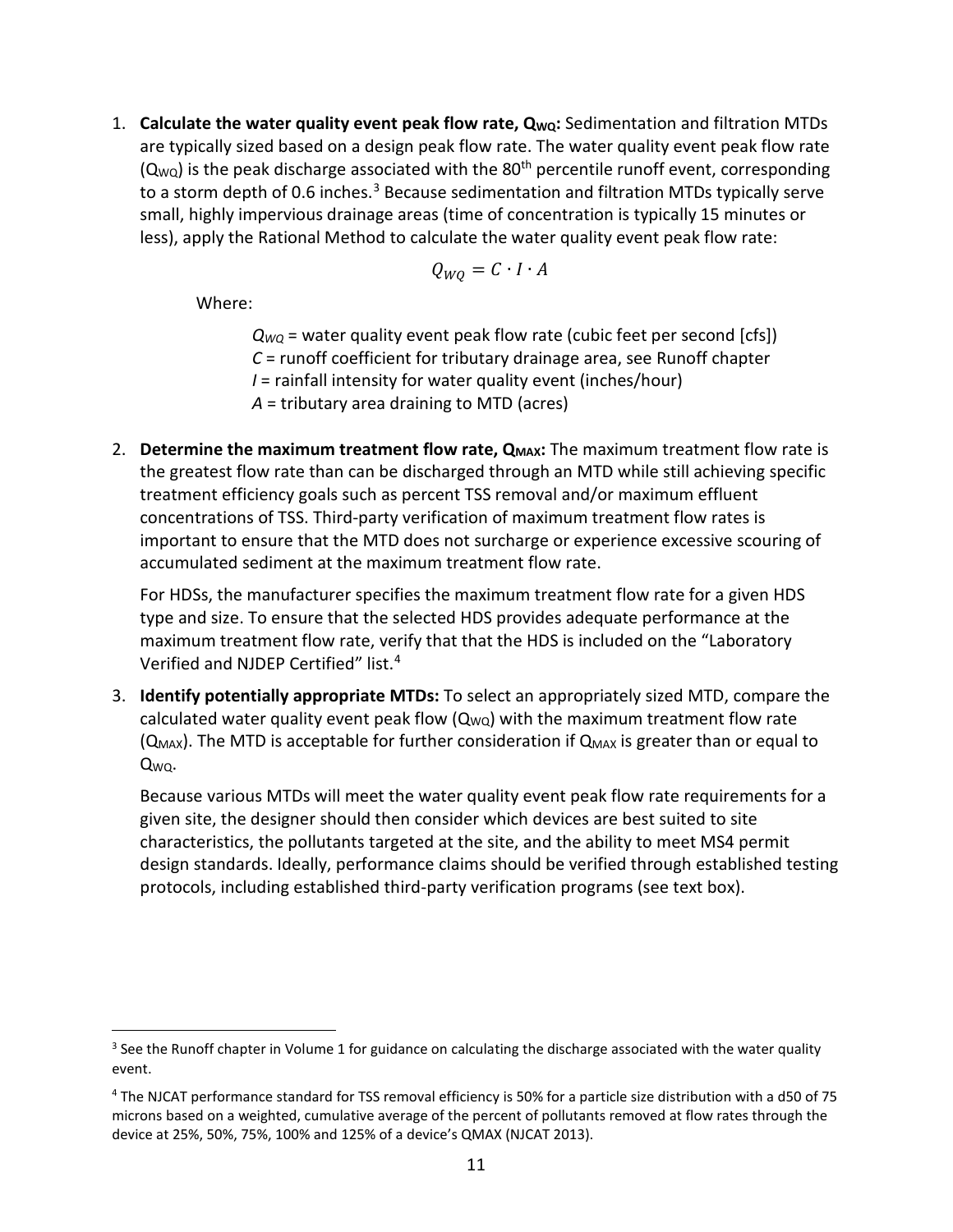#### **Verifying Performance When Selecting an MTD**

MHFD does not have a technology verification program or maintain a list of "approved" MTDs. Instead, designers should utilize information available through other state and national verification programs to support MTD selection. National verification programs such as STEPP, supported by new ASTM standards, are under development as of publication of this fact sheet and may be appropriate for use in the future. Two existing well-established programs that can be used to support MTD selection are described below. Ultimately, it is the responsibility of the design engineer, not the manufacturer, to ensure that the specified MTD will meet the water quality requirements for a given project.

#### **NJDEP for Sedimentation MTDs**

Sedimentation MTDs on the "Stormwater Technologies: Laboratory Verified and NJDEP Certified" list on the NJDEP's website [\(http://www.njcat.org/verification-process/technology](http://www.njcat.org/verification-process/technology-verification-database.html)[verification-database.html\)](http://www.njcat.org/verification-process/technology-verification-database.html) are verified to provide levels of treatment that are suitable for pretreatment of runoff. If a product claims to be "NJCAT-verified" but is not on the list referenced above, it is not an acceptable pretreatment device. This is because NJCAT "verification" is not synonymous with TARP "certification" through NJDEP. A product can receive verification from NJCAT for any performance criterion it can demonstrate it meets; however, the performance criterion for which it receives verification may not meet the performance standards in the TARP protocol required by NJDEP (and likely does not meet them).

More than a dozen sedimentation MTDs on the NJDEP list are verified to meet the performance standards outlined in the TARP program; however, not all offer internal bypass capability. Most devices target TSS, but not trash, and many, but not all, can remove oil and grease using absorbent pads. Storage capacities vary widely between the different devices, as do maximum treatment flow rates necessary to meet the pollutant removal standard for a given device size.

#### **TAPE for Filtration MTDS and Other MTDs**

The Technology Assessment Protocol – Ecology (TAPE) is the program implemented by Washington State Ecology for reviewing and certifying proprietary MTDs. The agency's website [\(https://ecology.wa.gov/Regulations-Permits/Guidance-technical-assistance/Stormwater](https://ecology.wa.gov/Regulations-Permits/Guidance-technical-assistance/Stormwater-permittee-guidance-resources/Emerging-stormwater-treatment-technologies#tape)[permittee-guidance-resources/Emerging-stormwater-treatment-technologies#tape\)](https://ecology.wa.gov/Regulations-Permits/Guidance-technical-assistance/Stormwater-permittee-guidance-resources/Emerging-stormwater-treatment-technologies#tape) categorizes proprietary products approved for use in Washington State based the level of use each product has been approved for, and the type of treatment each product provides, in accordance with the TAPE program.

Filtration MTDs expected to meet Colorado's MS4 performance standard for 30 mg/L TSS include those with a General Use Level Designation (GULD) for Basic, Enhanced, or Phosphorus treatment categories.

Sedimentation MTDs suitable for pretreatment, but not expected to meet Colorado's MS4 performance standard for 30 mg/L TSS, include those with a GULD for Pretreatment on TAPE's website.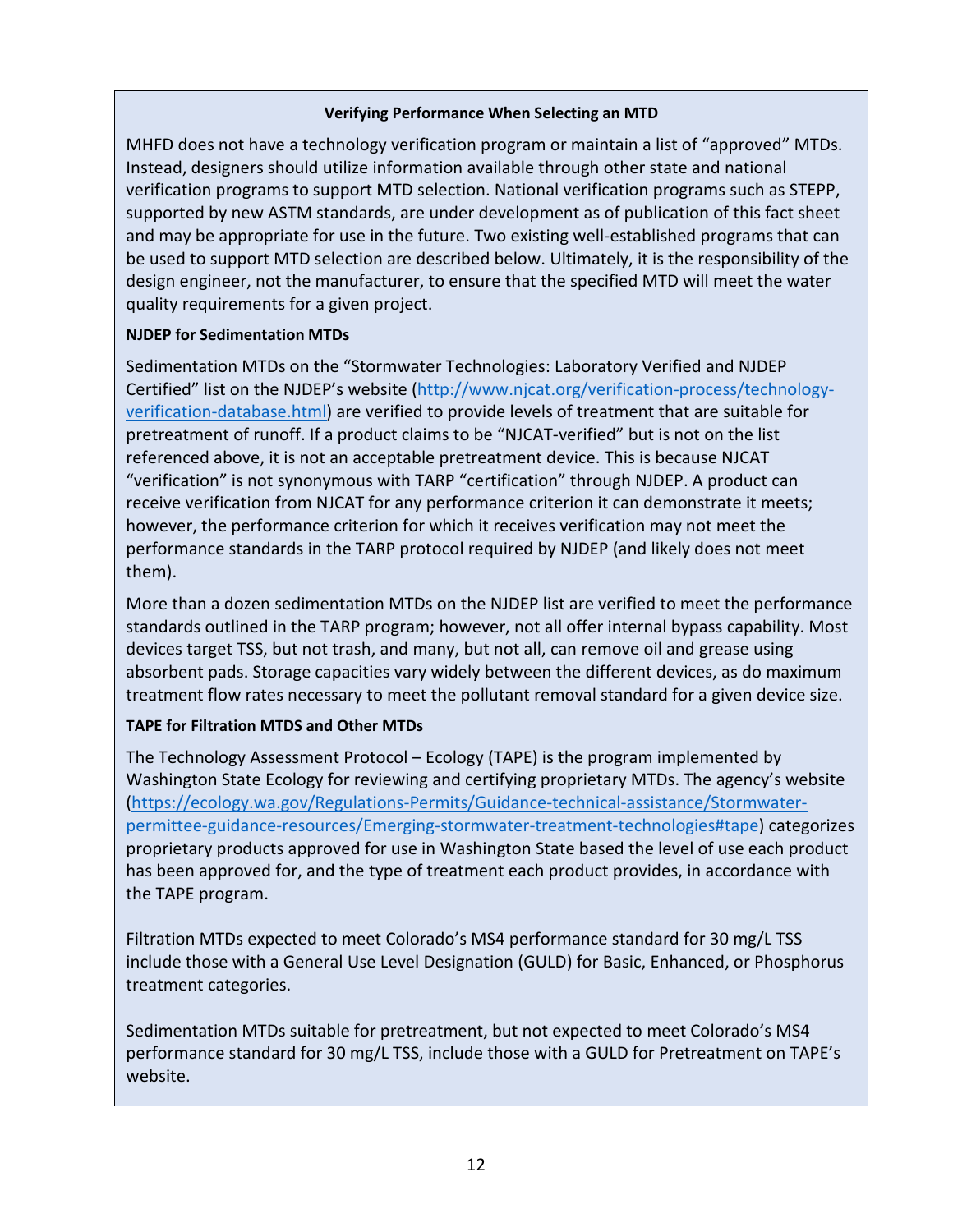- **4. Evaluate inflow and outflow pipes configurations:** Allowable pipe configurations vary widely between products, and designers must understand vertical and horizontal pipe placement constraints. The angle between the inlet and outlet pipe, often dictated by the proposed storm drain system layout, is crucial for sedimentation MTDs to function as intended. The design engineer must understand the manufacturer's allowable pipe layouts and entrance/exit locations, any pipe orientation or angle constraints, and horizontal and vertical placement requirements for the MTD. Some sedimentation MTDs accommodate multiple inlet pipes, while others only allow one inlet and one outlet pipe. Some devices require a 180-degree angle between the inlet and outlet pipes, while others allow for variable angles and multiple inlet pipes. During design, check that inflow and outflow elevations are appropriate for the MTD being specified and within the design flow recommendations from the manufacturer. Some types of sedimentation MTDs are very sensitive to inlet and outlet elevations, and a difference of even an inch can influence whether the MTD functions as intended.
- 5. **Evaluate internal flow components:** Internal flow components in a sedimentation MTD facilitate sedimentation and retain captured pollutants despite the short hydraulic residence times of runoff in these types of devices. Internal flow components may include baffles, weirs, deflection plates, screens, and other features and are typically standard features designed by the manufacturer rather than the design engineer. Therefore, the designer should evaluate the ability of internal flow components to control targeted pollutants, ease of maintenance, and durability when comparing MTD alternatives.
- 6. **Assess storage chamber size and access:** Most sedimentation MTDs have a separate chamber or sump area that stores collected pollutants. The storage chamber is designed to retain sediment, litter, and debris removed in the treatment chamber and minimize the potential for resuspension. Consider the sediment, trash, and debris loads from the contributing drainage area, and select a device with sufficient storage to limit routine maintenance to once or twice per year. An undersized storage chamber leads to nuisance conditions and frequent maintenance. Provide direct access from the street level to the storage chamber for inspection and maintenance.
- 7. **Specify selected MTD.** Once the MTD has been selected based on the process and considerations above, the remaining design steps for the specified MTD can be completed.
- 8. **Size the internal bypass:** An internal bypass is built into some sedimentation MTDs to divert flows that exceed the water quality event peak flow rate and convey flows around the treatment and storage chambers to prevent resuspension of pollutants. This is called an "internal bypass" because the pipe or weir that bypasses the larger flows is typically incorporated as a component of the MTD. Internal bypasses generally tend to be less expensive than an external bypass, which requires additional maintenance holes and more pipe. Internal bypass configurations vary widely between devices, and the layout of the bypass must be compatible with the storm drain system's upstream and downstream elevations and hydraulics. Size the internal bypass peak flow rate for the maximum design flows expected in the upstream and downstream storm drains. If a sedimentation MTD does not have an internal bypass, an external bypass is required.